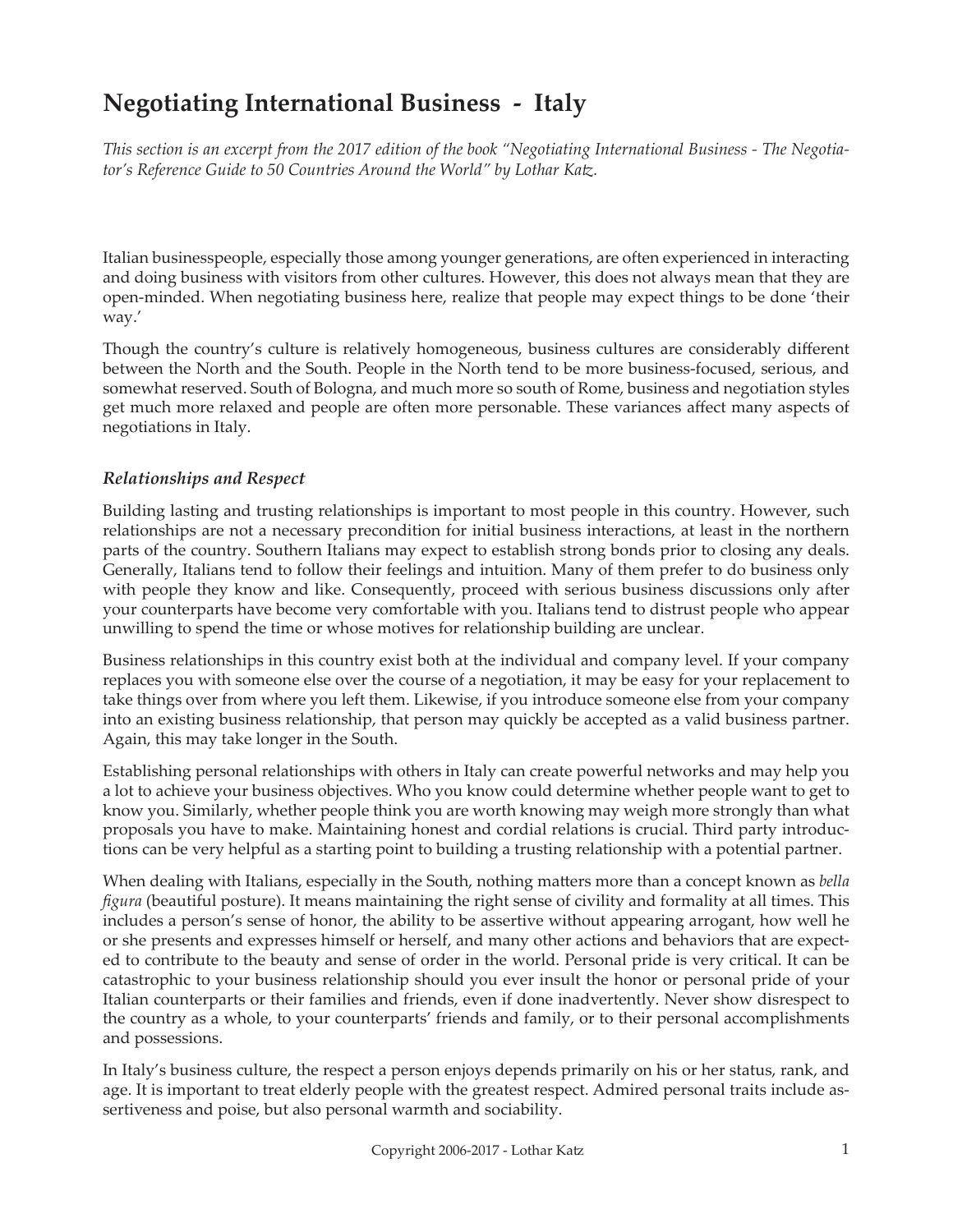#### *Communication*

The country's official language is Italian. There are also German-, French-, and Slovene-speaking minorities in the country. Many Italians, especially in the South, do not speak English well, so you may sometimes need a translator. When communicating in English, speak in short, simple sentences and avoid using jargon and slang. It will help people with a limited command of English if you speak slowly, summarize key points, and pause frequently to allow for interpretation. Italians will rarely admit it if they do not understand parts of the conversation. Even when the main meeting language is English, your counterparts will frequently speak Italian among themselves, not necessarily to shut you out from the discussion but to reduce their discomfort and ensure a common understanding among them.

Southern Italians often speak loudly and passionately. They enjoy eloquent and elaborate discussions, which may sometimes become heated and emotional debates. In addition, they may interrupt each other frequently. People may show their emotions very openly. However, it is crucial never to lose your temper or appear impatient, as there is always a risk of hurting someone's pride. Italians in the South generally converse in close proximity, standing only two feet or less apart. Never back away, even if this is much closer than your personal comfort zone allows. Doing so could be read as a sign that you are uncomfortable around them.

While Northern Italians also appreciate animated discussions, business meetings are usually quieter affairs here. They are mostly conducted in a controlled atmosphere, and the person with the highest authority rarely has to raise his or her voice. Emotions may still be shown, though, and silence likely delivers a negative message. In conversations, Northern Italians may stand a little further apart than their compatriots in the South, but this may still be closer than what people from North America or Northern Europe may be comfortable with.

Communication in Italy is usually not overly direct. People may not get straight to the point when trying to get a message across, and you may have to read between the lines to understand what is being conveyed. Especially in the South, they may tell you what they think you want to hear rather than what they really think. However, Italians will not find it difficult to say 'no' if they dislike a request or proposal. They will appreciate constructive criticism if made in a respectful and not overly blunt manner. Silence is again rare and usually signals that there is a problem.

Gestures and body language can be extensive. It is rarely a good idea to imitate them. Italians tend to gesticulate a lot. Do not read too much into it. There can be frequent physical contact with others of the same gender. Eye contact should be frequent, almost to the point of staring. This conveys sincerity and helps build trust. Anger may sometimes be masked with a smile.

## *Initial Contacts and Meetings*

Choosing a local intermediary who can leverage existing relationships to make the initial contact is important, since having a contact is advantageous for doing business in this country. This person will help bridge the gap between cultures, allowing you to conduct business with greater effectiveness.

Negotiations in Italy may be conducted by individuals or teams of negotiators. The most senior executive on your side should have the necessary authority and clearly act as the leader of your team. Similarly, the highest-ranking person on the Italian side will likely attend and will be the decision maker.

If possible, schedule meetings at least two to three weeks in advance. Since Italians want to know who they will be meeting, provide details on titles, positions, and responsibilities of attendees ahead of time. They will expect to do business with the most important person in your organization. An agenda may be set upfront, but this is only a formality. It will likely not be followed. While meetings may start considerably late, Italians generally expect foreign visitors to be punctual. Avoid being more than 10 to 15 minutes late, and call ahead if you will be. This is less critical in the South of the country. Displaying anger if you have to wait only reflects poorly on you.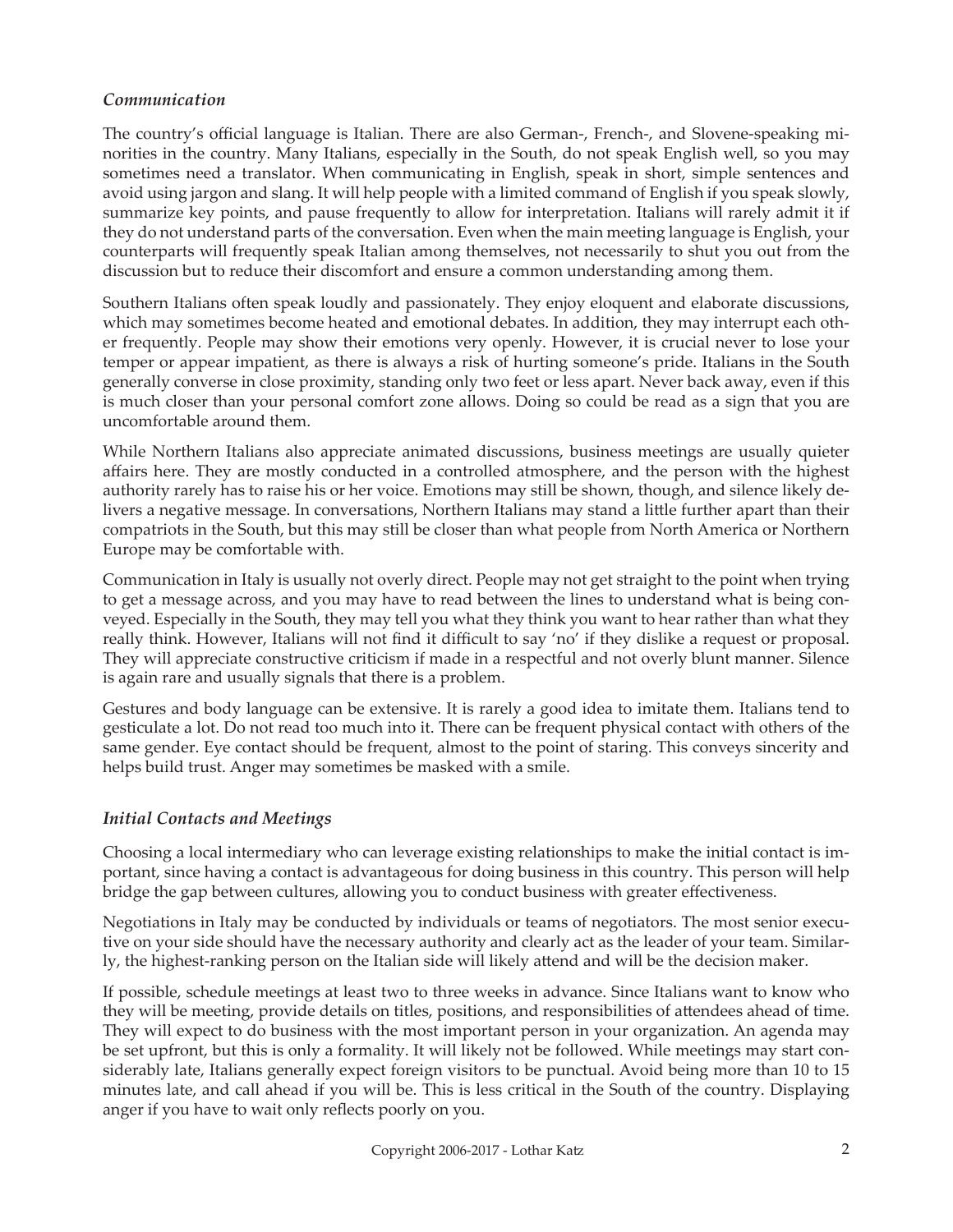Names are usually given in the order of first name, family name. However, some Italians may do it the other way around. Use *Mr./Ms.* or *Signor/Signora* followed by the family name. If a person has a title, such as *Doctor* (*Dottore/Dottoressa*, frequently used for people with any advanced degree) or *Professor* (*Professore/Professoressa*), use it instead, followed by the family name. Many other professional titles may be used. Only close friends call each other by their first names. Introduce or greet the most senior person first. Thereafter, greet everyone else individually. Introductions are accompanied by handshakes. Men should wait for women to initiate handshakes.

The exchange of business cards is an essential step when meeting someone for the first time, so bring more than you need. There is no need to have them translated to Italian, but it will be preferably noted if you do. Show advanced degrees on your card and make sure that it clearly states your professional title, especially if you have the seniority to make decisions. When presenting your card, smile and keep eye contact, then take a few moments to look at the card you received. Next, place it on the table in front of you.

Meetings start with small talk, which can be extensive. It is important to be patient and let the other side set the pace. Initial meetings can be quite formal, but this usually gets more relaxed as the relationship develops. Humor will be appreciated as long as it is not sarcastic or cynical. Meetings in Italy may appear somewhat chaotic, with frequent interruptions and several parallel conversations. Do not take this personally; it also does not indicate a lack of interest.

The primary purpose of the first meeting is to become acquainted and build relationships. Business may be discussed, but do not try to hurry along with your agenda. The goal should be to establish respect and trust between yourself and your counterparts. It is unrealistic to expect initial meetings to lead to straight decisions.

Presentation materials should be attractive and aesthetically pleasing, with good and clear visuals. Remember to maintain your *bella figura* throughout your presentation. Come to the meeting with a carefully planned and logically organized proposal. Leave additional information that supports your proposal. Having your handout materials translated to Italian is not a must but helps in getting your messages across.

## *Negotiation*

**Attitudes and Styles -** Leveraging relationships is an important element when negotiating in Italy. Nevertheless, Italians often employ distributive and contingency bargaining. While the buyer is in a superior position, both sides in a business deal own the responsibility to reach agreement. They expect long-term commitments from their business partners and will focus mostly on long-term benefits. Although the primary negotiation style is competitive, Italians nevertheless value long-term relationships and look for win-win solutions. While proposals should demonstrate the benefits to both negotiating parties, neither of them should take attempts to win competitive advantages negatively. It is important to remain non-confrontational throughout the bargaining exchange. Demanding that strict rules be followed during the negotiation process conflicts with the Italians' casual attitude and will likely not get you anywhere either. You will earn your counterparts' respect by remaining relaxed while maintaining a positive, persistent attitude.

Should a dispute arise at any stage of a negotiation, you may be able to reach resolution or an acceptable compromise by leveraging personal relationships, assuming that they are strong enough.

**Sharing of Information –** The level of information sharing depends on the strength of the relationship. During initial negotiations, Italians may play their cards close to the chest. Most of them believe in information sharing as a way to build trust, though.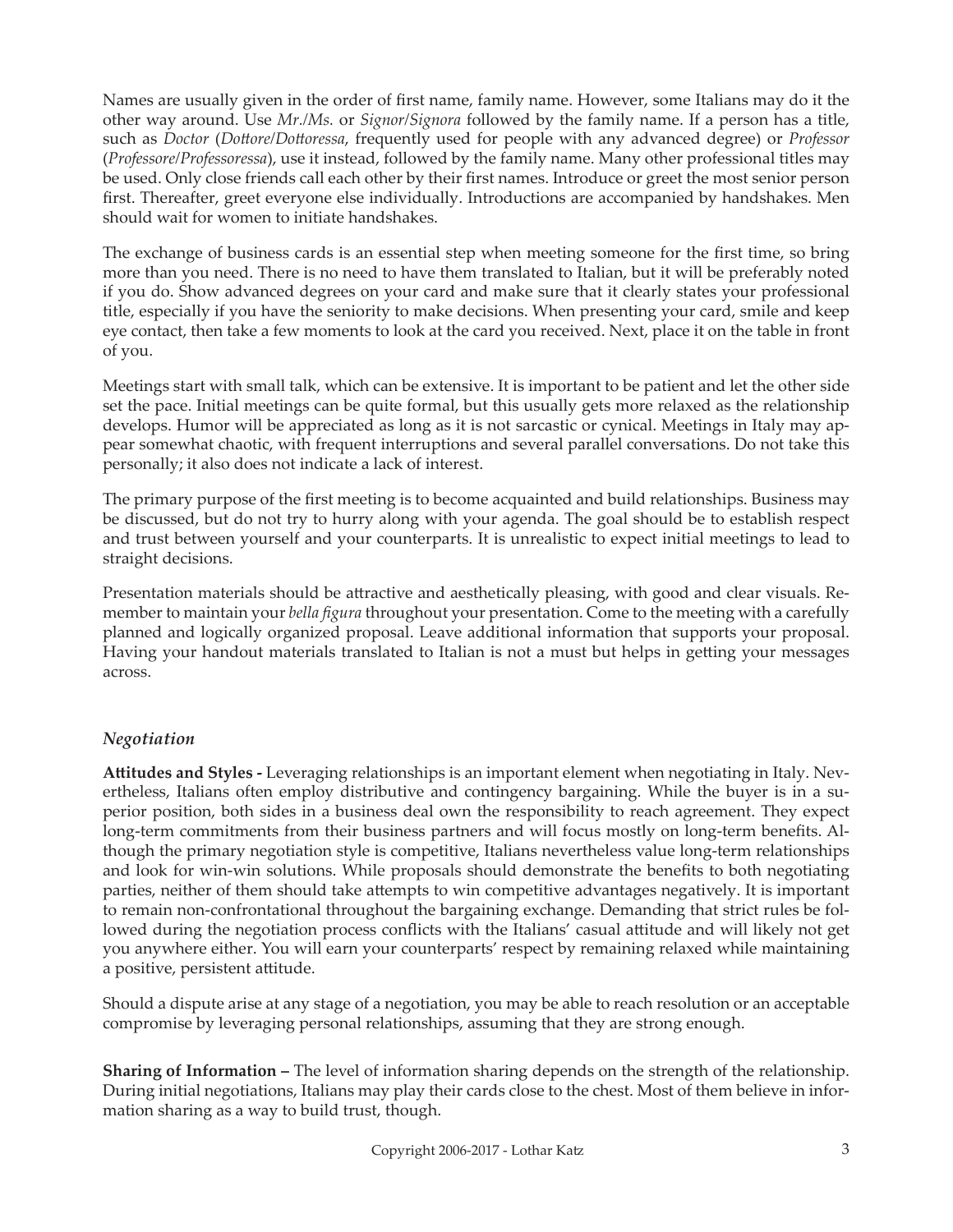**Pace of Negotiation –** Expect negotiations to be slow and protracted, and be prepared to make several trips if necessary to achieve your objectives. Information gathering, bargaining, and decision making may take considerable time. Decisions are usually made between meetings rather than at the table. Throughout the negotiation, be patient, control your emotions, and accept that delays occur. Attempts to rush the process are unlikely to produce better results and could be viewed as offensive.

If your counterparts appear to be stalling the negotiation, assess carefully whether their slowing down the process indicates that they are evaluating alternatives or that they are not interested in doing business with you. While such behavior could represent attempts to create time pressure in order to obtain concessions, the slow decision process in the country is far more likely causing the lack of progress. People from fast-paced cultures often underestimate how much time this takes and make the mistake of trying to 'speed things up.' Again, patience and persistence are important.

**Bargaining –** Italians, especially in the South, are used to hard bargaining and haggling. They may expect to do a lot of it during a negotiation. Strong emotions and much drama may accompany the process, with a wide spectrum reaching from flattery to bitter complaints, but never open aggression. Spend time to understand your counterparts' objectives and prepare for unexpected moves or changes.

The bargaining exchange can be extensive. Prices may move by 40 percent or more between initial offers and final agreement. Leave yourself a lot of room for concessions at different stages. If needed, show willingness to compromise as a way to preserve the honor of both parties. After making concessions, always ask the other side to reciprocate.

Deceptive techniques are frequently used. This includes tactics such as telling lies and sending fake non-verbal messages, pretending to be disinterested in the whole deal or in single concessions, misrepresenting an item's value, or making false demands and concessions. Expect your Italian counterparts to be good at this game. They may occasionally play stupid or otherwise attempt to mislead you in order to obtain bargaining advantages. Lies will be difficult to detect. It is advisable to verify information received from the local side through other channels. Do not take such tactics personally and realize that overt attempts to lie at or bluff your counterparts could backfire and might damage business relationships. 'Good cop, bad cop' may be used on either side of the negotiation table. Italians may claim limited authority, stating that they have to ask for their manager's approval. This could be a tactic or the truth.

Negotiators in the country may use pressure techniques that include making final offers or nibbling. Final offers may come more than once and are rarely final. Italians may also sometimes make surprise demands in a similar 'take it or leave it' style. In these cases, they may be testing your limits to see how far you will go. Be careful when using tactics such as opening with your best offer, showing intransigence, applying time pressure, or making decreasing or expiring offers. Italians may consider these inappropriate unless they are strongly interested in your offer and clearly understand the rationale behind the approach. Otherwise, while the negotiation is not necessarily over, it may become less constructive. Silence can be an effective way to signal rejection of a proposal.

Italian negotiators avoid openly aggressive or adversarial techniques. While they may use indirect threats and warnings, or subtly display anger, they will be careful not to appear aggressive when doing so. Although extreme openings are rare, the tactic may be effective for you as a way to start the bargaining process. Do not walk out or threaten to do so as your counterparts will likely take this as a personal insult and could end all talks.

Emotional negotiation techniques, such as attitudinal bargaining, sending dual messages, attempting to make you feel guilty, grimacing, or appealing to personal relationships, are frequent and can be effective. Be cautious not to hurt someone's personal pride when employing any of these yourself, though. At times, defensive tactics such as blocking or changing the subject, asking probing or very direct questions, making promises, or keeping an inflexible position may be used.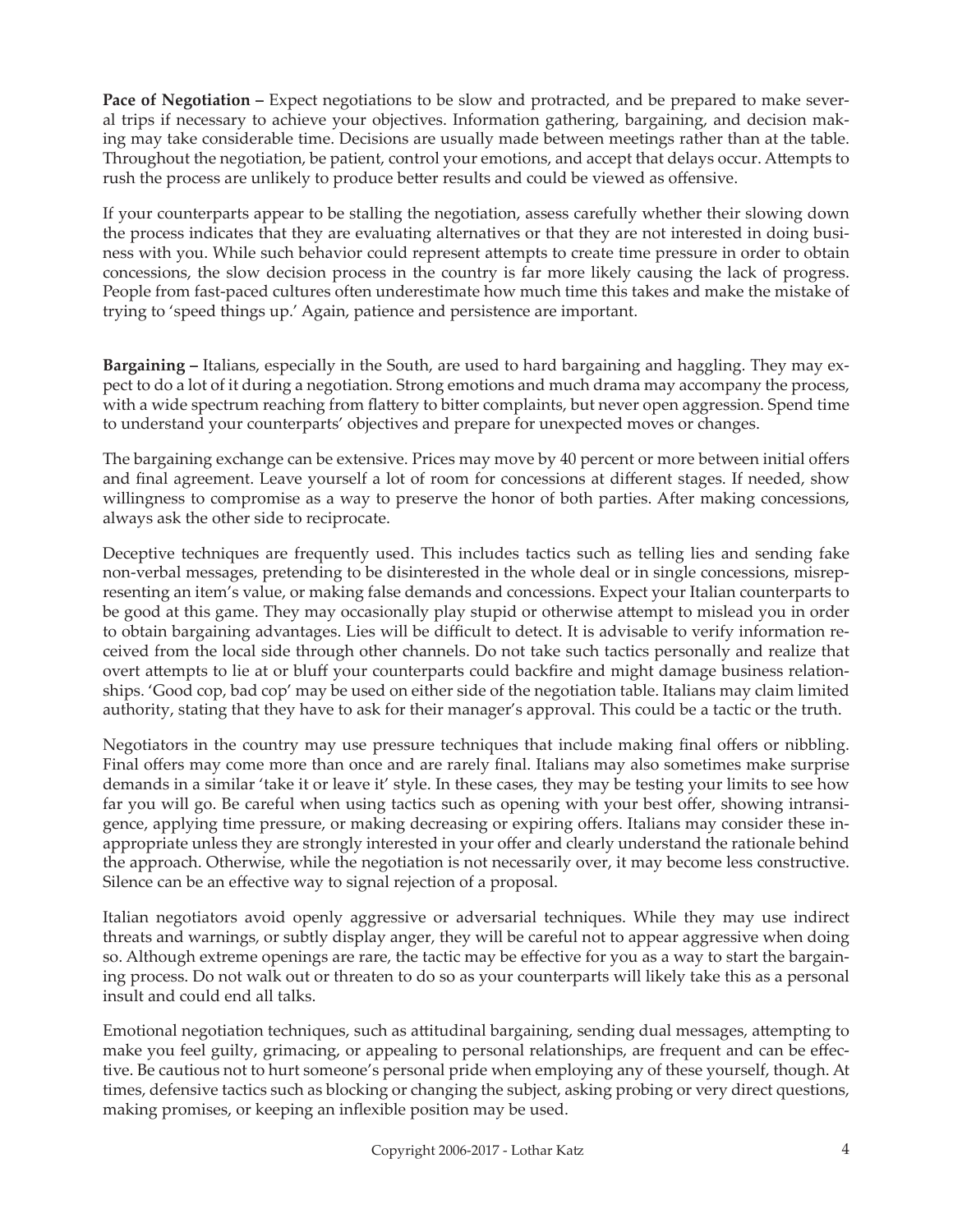Note that opening with written offers and attempting to introduce written terms and conditions as a negotiation tactic is rarely successful. In most cases, businesspeople ignore or tactfully reject them and request that each aspect be negotiated individually.

Corruption and bribery are somewhat common in Italy's public and private sectors, especially in the South. However, people may draw the line differently, viewing minor payments as rewards for getting a job done rather than as bribes. Also, keep in mind that there is a fine line between giving gifts and bribing. What you may consider a bribe, an Italian could simply view a nice gift.

**Decision Making –** Most companies are hierarchical, and people expect to work within clearly established lines of authority. Decision makers are primarily senior managers who consider the best interest of the group or organization. Others are often consulted in a committee-style process in order to reach greater consensus over and support of the decision. This process can take a very long time and requires patience. Attempts to rush or put pressure on the decision making process is an affront to Italian business protocol. It may sometimes be difficult to identify the primary decision maker. In family businesses, it is always the head of the family, though. In other companies, it is strongly advisable to make contact with the most senior manager, seeking to get his or her support even if the person may not be the sole decision maker.

When making decisions, businesspeople usually consider the specific situation rather than applying universal principles. Personal feelings and experiences weigh more strongly than empirical evidence and other objective facts do, but all aspects are considered. Italians are often uneasy with change and reluctant to take risks. If you expect them to support a risky decision, you may need to find ways for them to become comfortable with it first, for instance by explaining contingency plans, outlining areas of additional support, or by offering guarantees and warranties.

## *Agreements and Contracts*

Capturing and exchanging meeting summaries can be an effective way to verify understanding and commitments. Most Italians expect that verbal commitments be honored, although they may not be fully dependable themselves. Do not mistake interim agreements for final ones. Any part of an agreement may still change significantly before both parties sign the contract.

Written contracts tend to be lengthy and often spell out very detailed terms and conditions for the core agreements as well as for many eventualities. Nevertheless, writing up and signing the contract is a formality. Italians believe that the primary strength of an agreement lies in the partners' commitment rather than in its written documentation.

It is advisable to consult a local legal expert before signing a contract. However, do not bring your attorney to the negotiation table. Italians could read it as a sign of mistrust if you do.

While contracts are usually dependable, their terms are not always strictly met. Business partners usually expect the other side to remain somewhat flexible if conditions change, which may include agreeing to modify contract terms.

## *Women in Business*

While the Italian society is making progress towards gender equality and some women hold important positions, most of them are still struggling to attain positions of similar income and authority as men. As a visiting businesswoman, emphasize your company's importance and your role in it. A personal introduction or a letter of support from a senior executive within your company may also help.